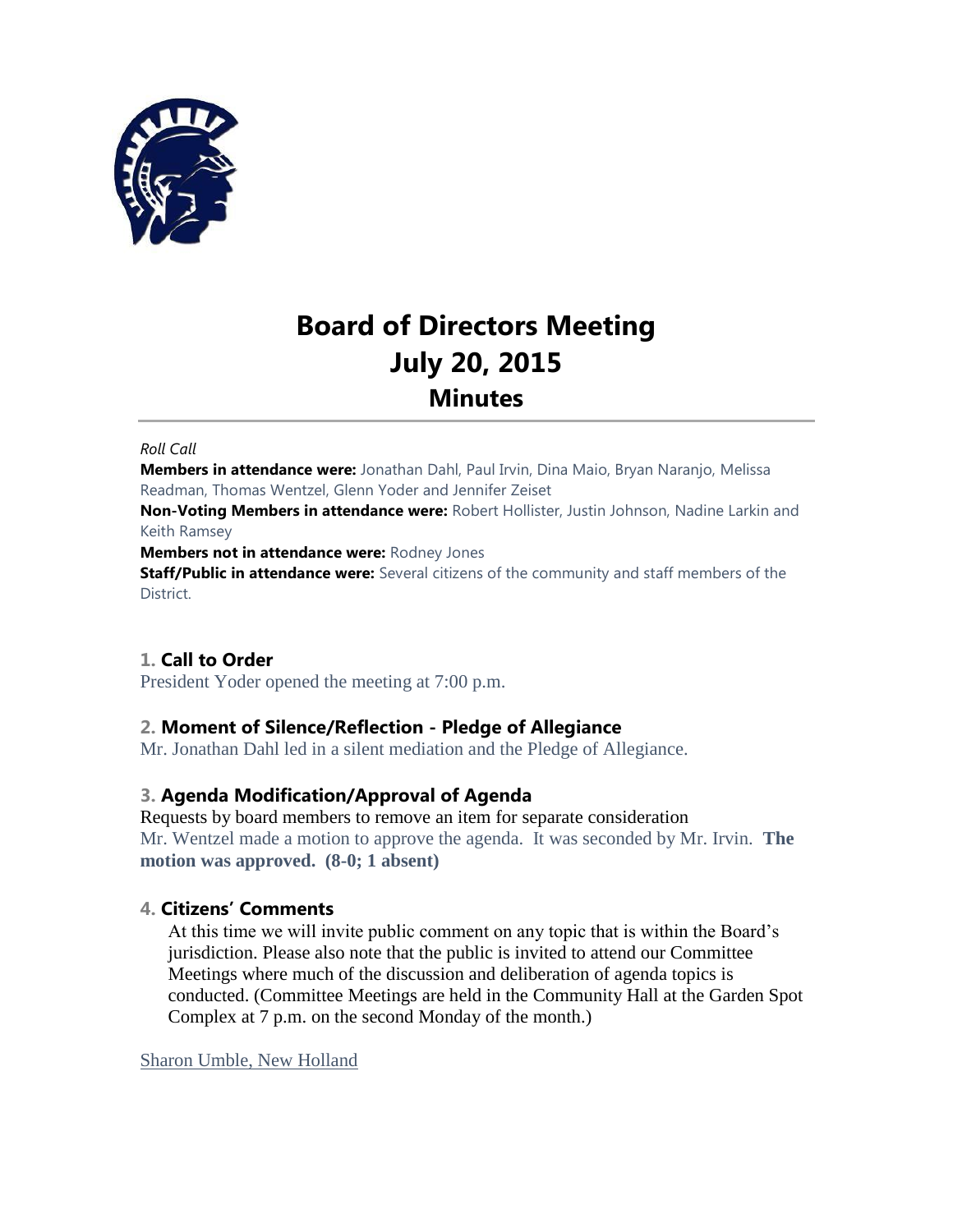Mrs. Umble thanked the Board for all that they do and commented on the success of her son in the Lancaster County CTC program and said a prayer.

# **5. Special Presentation**

No Special Presentation

# **6. Consent Agenda**

Dr. Hollister commented that there was only one meeting for the month of July. He noted that normally consent agenda items would be reviewed and discussed at the Committee of the Whole meeting before being approved, however, since there was no Committee meeting held, the Administration would review several items on the Consent Agenda.

Dr. Hollister introduced Donna Prokay to the Board as filling the position of Director of Human Resources for the District. Dr. Hollister noted several accomplishments of Ms. Prokay and commented that the District was thrilled to have her coming on board.

Dr. Hollister also thanked the new incoming teachers being approved and commented that they were joining a very awesome team.

He also noted that the General Assembly recently made changes to the child abuse law regarding Volunteers which would change the Volunteer policy. There would not be many changes.

Mr. Ramsey informed the Board of the action item setting the prices for breakfast and lunch for the 2015-2016 school year. The Director of Food Services requested an increase of \$0.05 for breakfast and \$0.10 for lunch. Milk prices would remain the same. He noted that the District was still in the bottom third in the county with this increase.

Dr. Larkin informed the Board that they would be approving the new curriculum that was presented at the June 8<sup>th</sup> Committee of the Whole Meeting.

Dr. Larkin informed the Board that the District would like to take a moment to introduce the new staff.

Mr. Sanger introduced Krista Schick who would be joining Garden Spot High School, as a Guidance Counselor. He also introduced, Mr. Matthew Marchini who as the substitute for Mr. Jeffrey Martin who would be on sabbatical for the first semester of the 2015-2016 school year.

Mrs. Andersen, Principal of Brecknock Elementary School introduced both Candace Fagan as Long-Term Substitute Kindergarten Teacher and Debra Wissler as Emotional Support Teacher.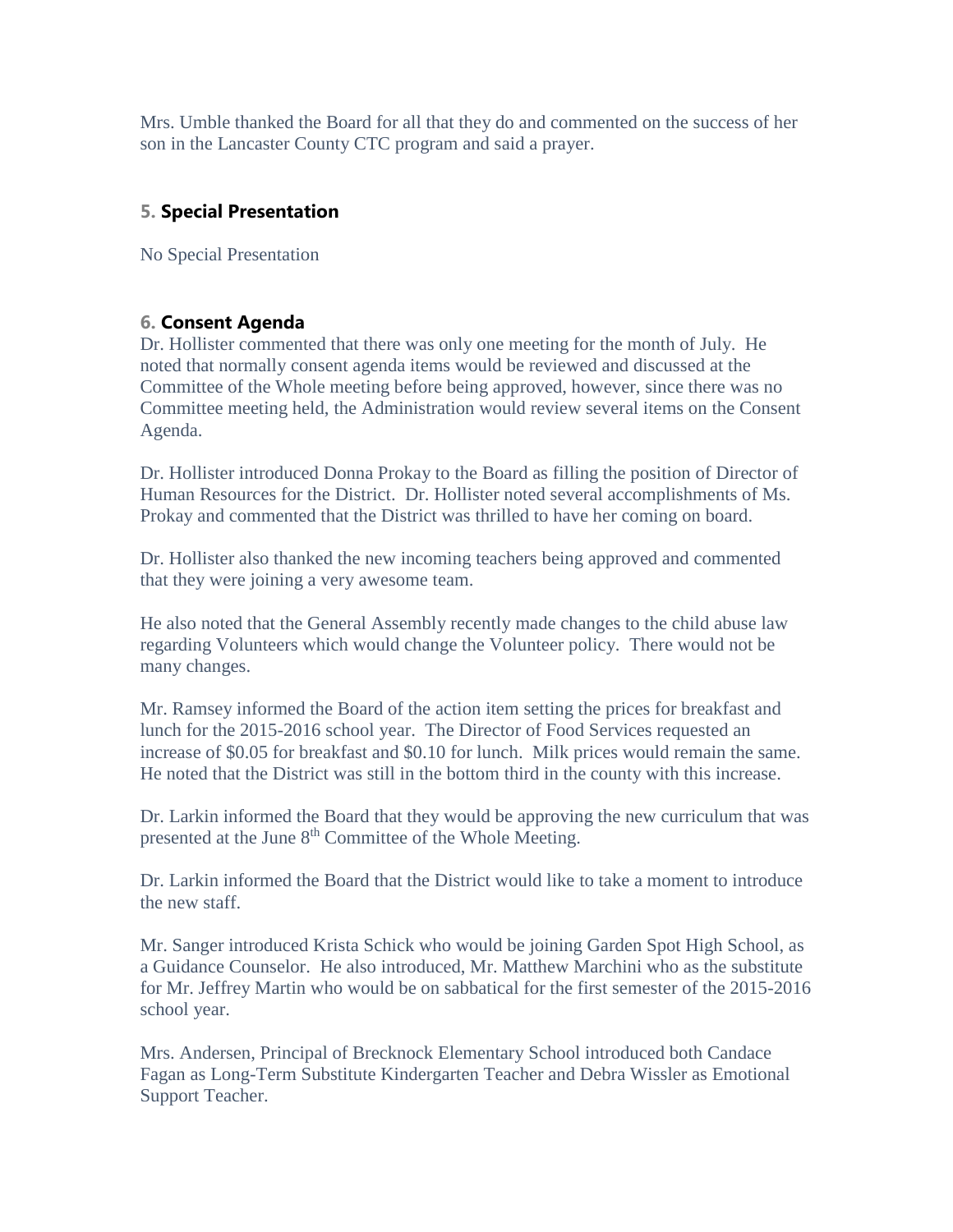Mr. McCaskey introduced several new teachers who were joining the District, Lisa Zimmerman, Music Teacher at Blue Ball Elementary School, Kelly Williams as Long-Term Substitute for Kindergarten at Blue Ball Elementary School and Evan Beebe moving from a LTS to a contract position at New Holland Elementary School as  $4<sup>th</sup>$ Grade Teacher.

Dr. Hollister commented on the diverse backgrounds and quality of teachers being hired for the 2015-2016 school year.

Mr. Irvin made a motion to approve the consent agenda. It was seconded by Mrs. Zeiset. **The motion was approved. (7-0; 1 absent)**

Items listed under the *Consent Agenda* section of our Board Meeting Agenda are considered to be routine and are acted on by the Board in one motion. There is no Board discussion of these items individually prior to the Board vote unless a member of the Board requests that a specific item be removed from the Consent Agenda. Requests to remove an item from the Consent Agenda will be accepted at agenda section 3. Agenda Modification/Approval of Agenda. (Requests to remove an item for separate consideration*).* Items Removed from the Consent Agenda will be moved to agenda section "Action Items."

- **6.1** Approval of Minutes
- **6.2** Treasurer's Report
- **6.3** Bills Paid
- **6.4** Cafeteria Fund Treasurer's Report
- **6.5** Investments
- **6.6** Student Activity Account
- **6.7** Personnel Report
- **6.8** Approve Budgetary Transfers

**6.9** Update Changes to Policy 916-Volunteers to reflect changes made by the General Assembly this month.

**6.10** Approve New High School Courses for the 2015-2016 School Year. *New high school courses for the 2015-2016 school year. All courses are aligned with PA Core Standards and developed by the content teacher.*

# **Political Geography**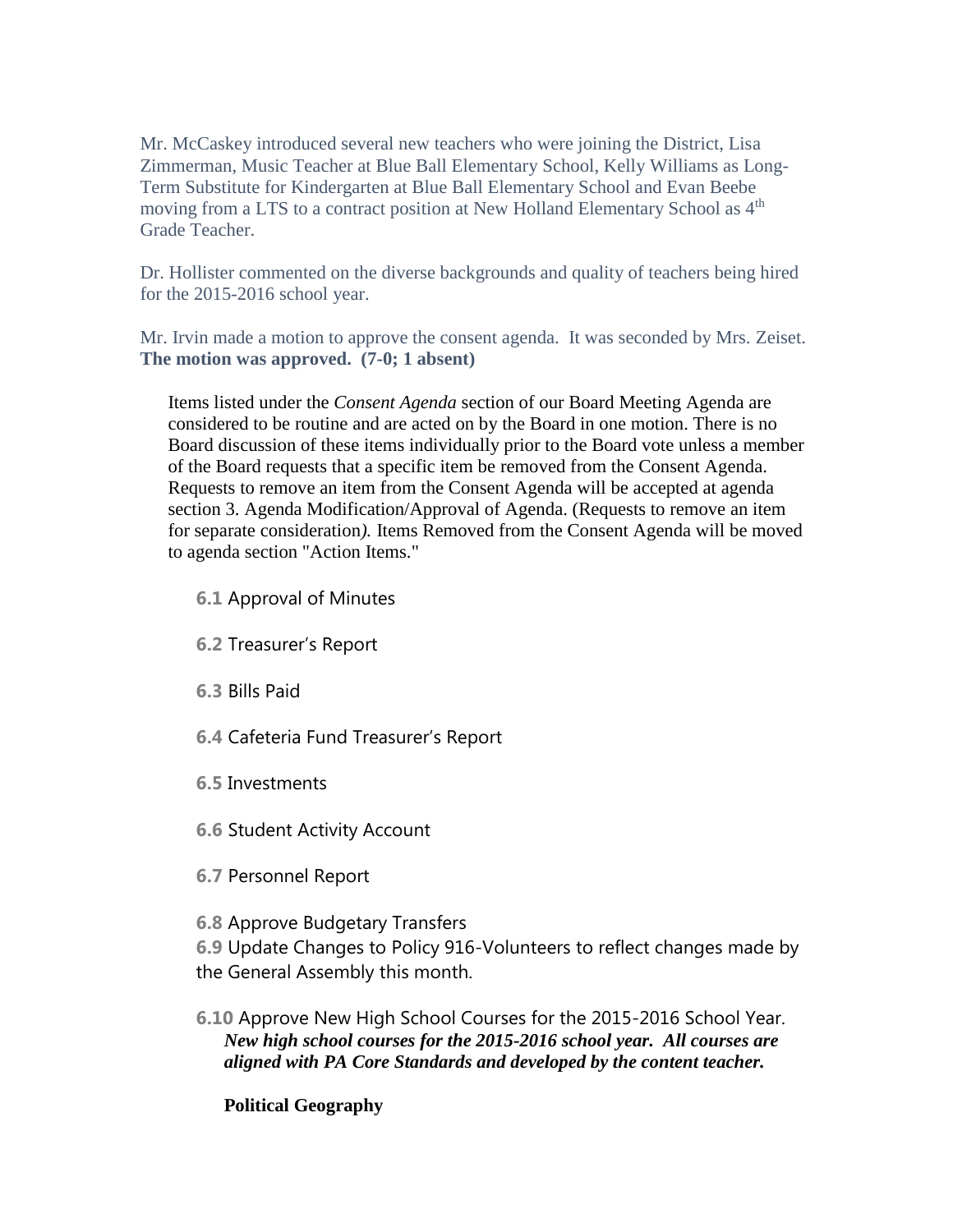- The focus of this course is on the geographic regions of the world concentrating on the five themes of geography, ie: location, place, region, human/environment interaction, and movement.
	- o No text is required for this course.

## **Reading Workshop 9 & 10 - Part of 9th & 10th grade rotation**

- In 9th grade, students will acquire strategy-based skills in order to analyze various forms of literature, including fiction and non-fiction, to gain a deeper meaning of text by applying the strategies in authentic situations.
- Texts
	- o *Then Again, Maybe I Won't* by Judy Blume
	- o *It's Not the End of the World* by Judy Blume
	- o *Ghost of Spirit Bear* by Ben Mikaelsen
	- o *Fallout* by S. A. Bodeen
- In 10th grade, students will acquire strategy-based skills in order to analyze various forms of informational and non-fiction text to gain a deeper meaning of text by applying the strategies in authentic situations.
- Texts
	- o *ADHD & me* by Blake E.S. Taylor
	- o *Until Tuesday* by Luis Carlos Montalvan
	- o *Steve Jobs, The Man Who Thought Different*, by Karen Blumentha
	- o *Unbroken* by Laura Hillenbrand

# **STEM Biotechnology - Elective**

- Biotechnology is the study of how technology can assist in studying and manipulating living systems. Students with an interest in scientific research, medicine and genetics will enjoy this course. Topics will include agricultural, medical, forensic and environmental applications of biotechnology. Techniques will include, but are not limited to, genetic engineering, recombinant DNA technology, embryo transfer, gene therapy, genetic sequencing and bioremediation. Students will not only understand the science but will also learn about the possible future of this technology and how it is shaping our world. Students will learn through discussion, collaboration, hands-on labs and activities.
	- o Resources used throughout the course online content, lab equipment and kits

## **Freshman and Sophomore Seminar - Part of 9th & 10th Grade Rotation**

• In Freshman Seminar students will explore careers through personality surveys and research. Students will learn how to search for and apply for jobs. In addition, students will develop computer application skills for success in post-secondary education, personal applications and in the workplace. Students will develop basic skills in using word processing and email applications. the understanding of proper formatting and proofreading will be emphasized to convey a professional message within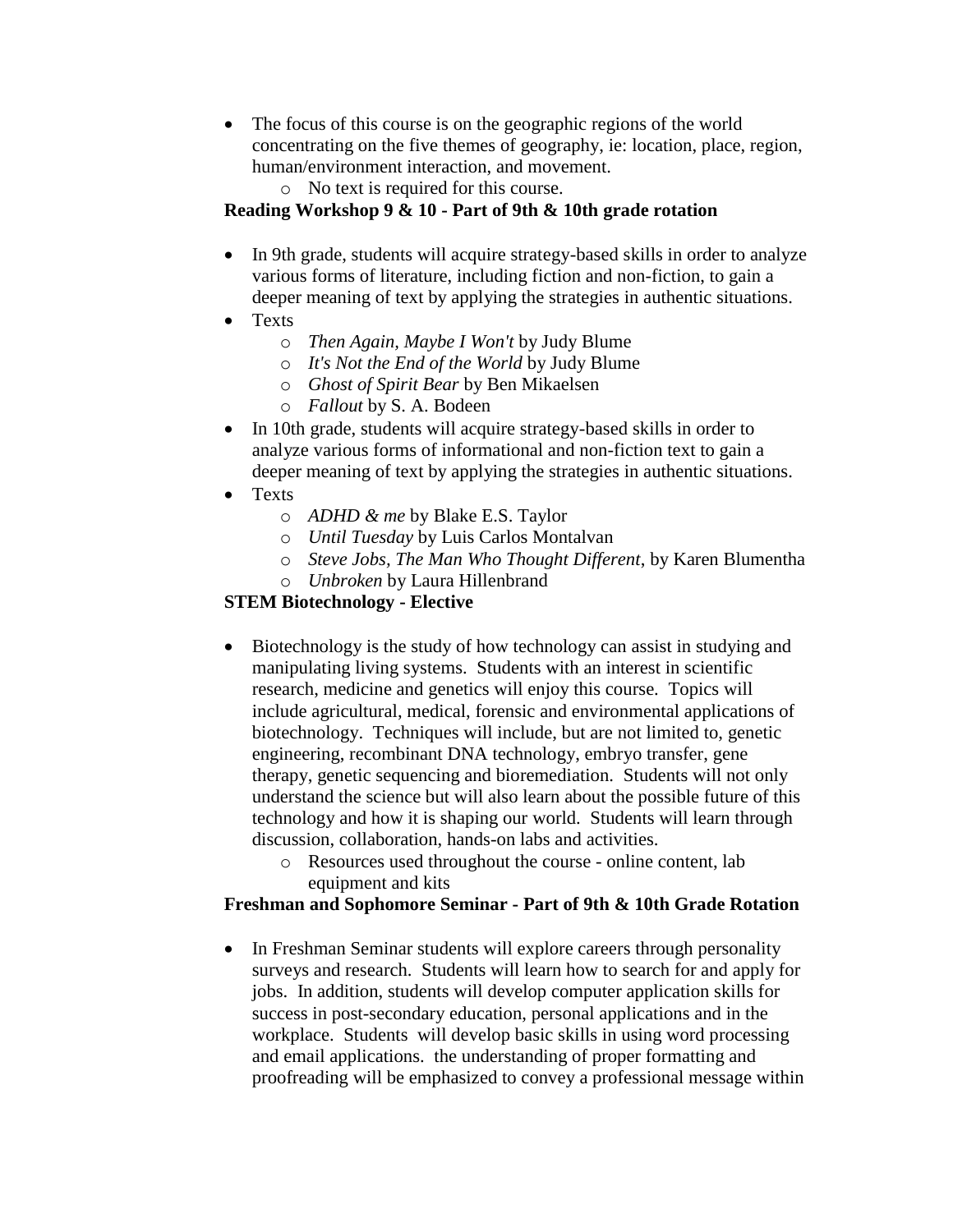every project created. In addition, students will learn selected technology terminology and concepts dealing with computer ethics.

• In Sophomore Seminar students will explore entrepreneurial and banking concepts through research and individual and collaborative projects. In addition, students will develop computer application skills for success in post-secondary education, personal applications and in the workplace. Students will improve their skills in keyboarding technique, speed and accuracy. Students will develop basic skills in using spreadsheets and presentation applications. The understanding of proper formatting and proofreading will be emphasized to convey a professional message within every project created. In addition, students will learn selected technology terminology and concepts dealing with computer ethics.

## **Pathways to Success (P2S) Program -Co-Op Program - Elective**

- Pathways to Success (P2S) is a work-based learning program that is designed to provide Garden Spot High School students the opportunity to earn credits wile learning the skills for 21st Century careers. Classroom instruction will focus on the following: Learning employability skills that local employers desire in their employees, providing students with workbased learning experiences to assist them in entering competitive employment following graduation, and contributing to the productivity of the local business community. Students will create an individualized learning plan through their participation in futures planning. This plan will identify career goals, identify and develop skills needed to enter employment and secure possible employment internships. Partnerships with local county employers and employment agencies will be utilized.
	- o The course will utilize the Pennsylvania Capstone Cooperative Education Modules Packet which addresses the following areas of employment: orientation, human relations, health and safety, employment retention, communication, consumer skills, legal awareness, and future planning.

#### **Forensics - Science Elective - Grades 10-12**

- Forensic science is a high school level science elective course rich in exploration and lab investigation. This course applies multiple disciplines of scientific study including but not limited to biology, anatomy, chemistry, and physics with an emphasis in critical thinking and complex reasoning. With addition to the science disciplines, students will incorporate the use of technology, communication skills, and mathematics. Students enrolled in this course will study the interrelationships between all scientific areas, applying historical and current events within the community, country, and world in each class lesson and laboratory.
	- o Texts:
		- *Forensic Science: An Introduction, 3rd Edition* by R. Saferstein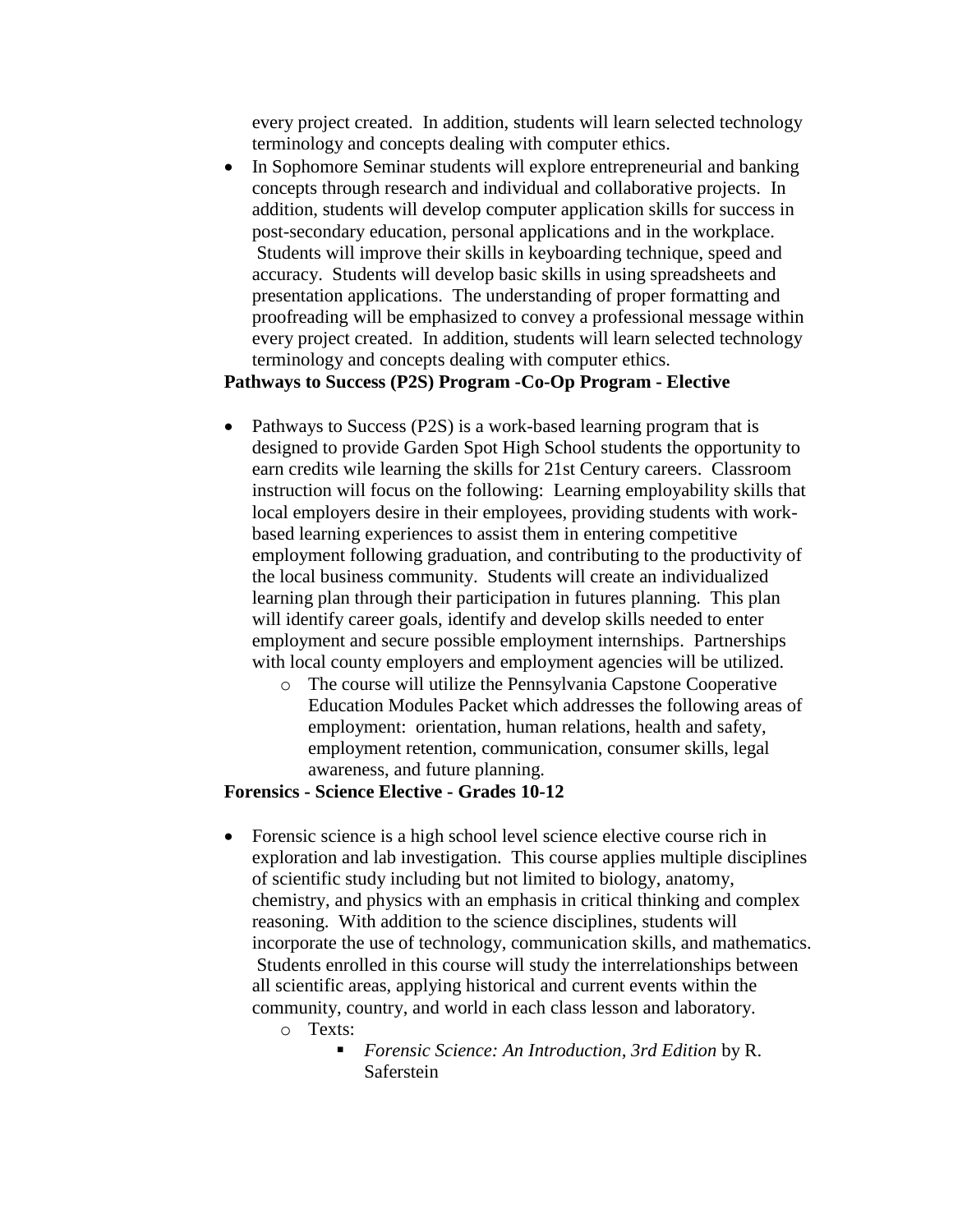## *Forensic Science: An Introduction Basic Laboratory Exercises, 3rd Edition* by R. Saferstein

## *New Text for AP World History*

• Text:

o *A History of the World in Six Glasses* by Tom Standage **6.11** Increase in Breakfast, Lunch and Milk Prices effective for 2015-16 school year

The Healthy, Hunger-Free Kids Act, which is effective July 1, 2011, requires schools participating in the School Nutrition Programs to price their school lunches so the reimbursement received for free meals or reduced price meals are not offsetting the cost to produce the paid meal. We are recommending increasing prices for next year per the attached document.

## **7. Action Items**

**7.1** Items Removed from Consent Agenda for Separate Consideration

## **8. Property and Services Information Items**

**8.1** Blue Ball Parking Lot Update

Mr. Ramsey informed the Board that unfortunately, the parking lot addition project at Blue Ball Elementary would not start this year. Due to several township approval requirements that caused some delays, he was making the recommendation for a revised schedule. Mr. Ramsey provided the updated schedule for Board Review.

# **9. Management Information Items**

## **9.1** ELANCO will host the ELANCO/PV/CV Chamber Consortium on Wednesday, July 22, 2015

Dr. Hollister informed the Board that the District would be hosting the ELANCO/PV/CV Chamber Consortium on Wednesday, July 22<sup>nd</sup> for breakfast from 7:20 to 9:00 a.m. He invited any Board members who wished to attend.

**9.2** Discussion: Policy change that would allow homeschool students to participate in credited Marching Band. (Based on parent request)

Discussion: Does the Board wish to entertain a policy change that would allow homeschool students to participate in credited Marching Band. (Based on a parent request.)

Dr. Hollister reported to the Board of the request from a parent with a homeschooled student regarding participating in the credited band course that is held during the day. Currently, homeschool students are by law able to participate in extra-curricular activities, however the District's policy does not allow homeschooled students to participate in credited courses. Dr. Hollister along with Mr. Sanger presented the Board with several courses or options that the District could consider including removing the credit from the course allowing the homeschooled student to participate, making an exception for this student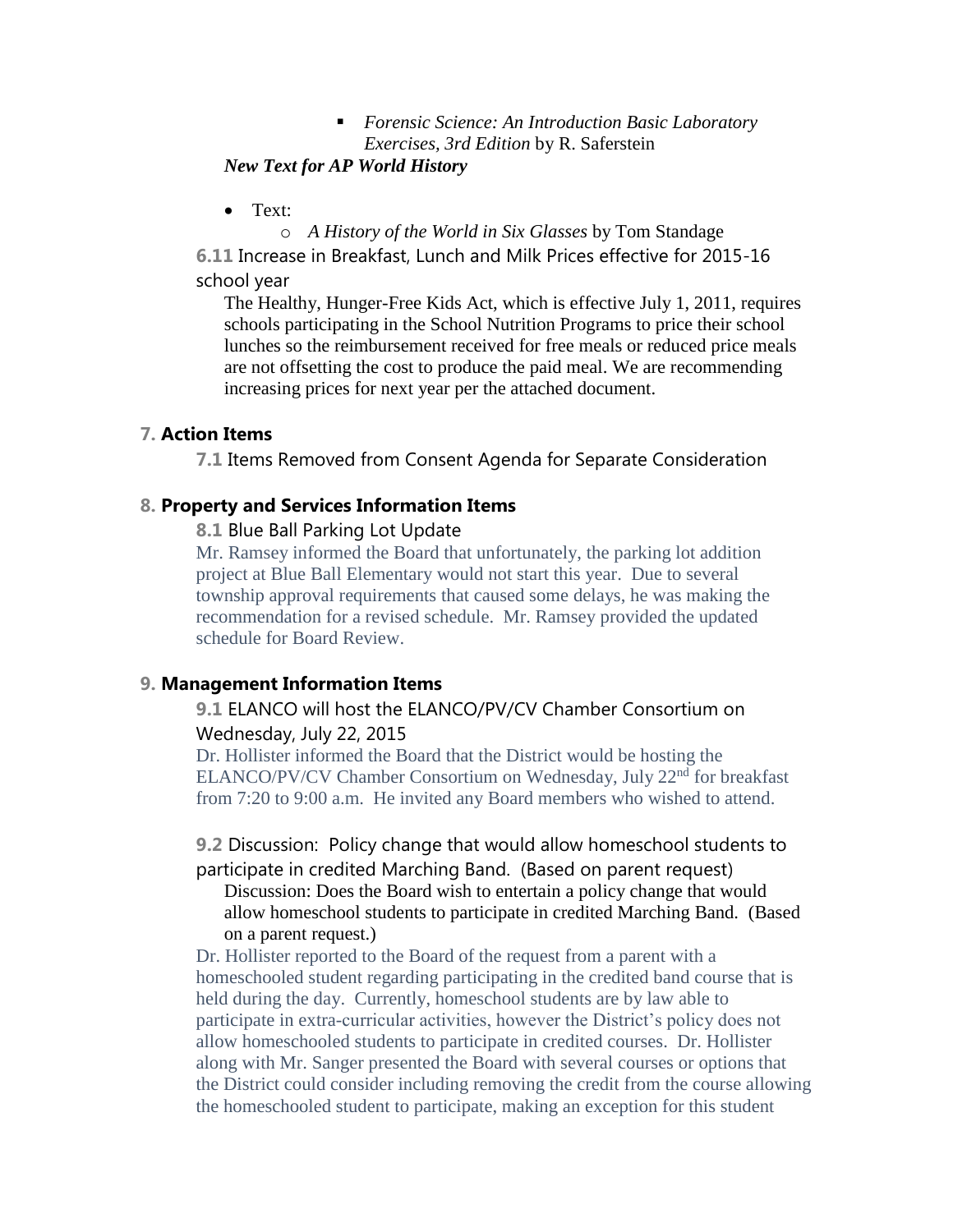only, or changing the policy that would allow all homeschooled students to patriciate in the credited course. The Board discussed the pros and cons of each alternative.

Dr. Hollister informed the Board that he and Mr. Sanger would further investigate the District's options and present a recommendation.

## **10. Program Information Items**

**10.1** New Courses at the High School for the 2015-2016 School Year *New high school courses for the 2105-2016 school year. All courses are aligned with PA Core Standards and developed by the content teachers.*

## **Principles of Science**

- This first year science course will serve as a foundation for ninth grade students to understand the nature of scientific thinking. Students will explore fundamental principles in physics, chemistry and biology that exist in the world that surrounds them. Topics will include the basics of measurement, matter, atomic, interactions, energy, and ecology. These topics will be introduced to students through hands-on activities and scientific questioning, as well as data collection and analysis to develop scientific models that will deepen understanding of science concepts. This course will prepare students for the rigorous Science, Technology, Engineering, and mathematics (STEM) curricula they will face in the future.
	- o Resources used throughout the course online content (see course below for websites), and labs

#### **STEM 9**

- The STEM 9 course will focus on the application of engineering, science, math, and technology skills to solve complex, open-ended problems in a real-world content. Students will focus on the process of defining and solving a problem both individually as well as in small teams. Real world problems will be posed and students will have the opportunity to formulate a solution, design their product, and analyze their designs using math and science principles. Students will develop a global appreciation for alternative energy solutions and better understand how energy consumption affects the environment and economy.
	- o See attached resources in Resource List for STEM 9 below

# **Leadership**

• This course will cover a range of leadership topics from personal leadership to group leadership to group communication skills. This course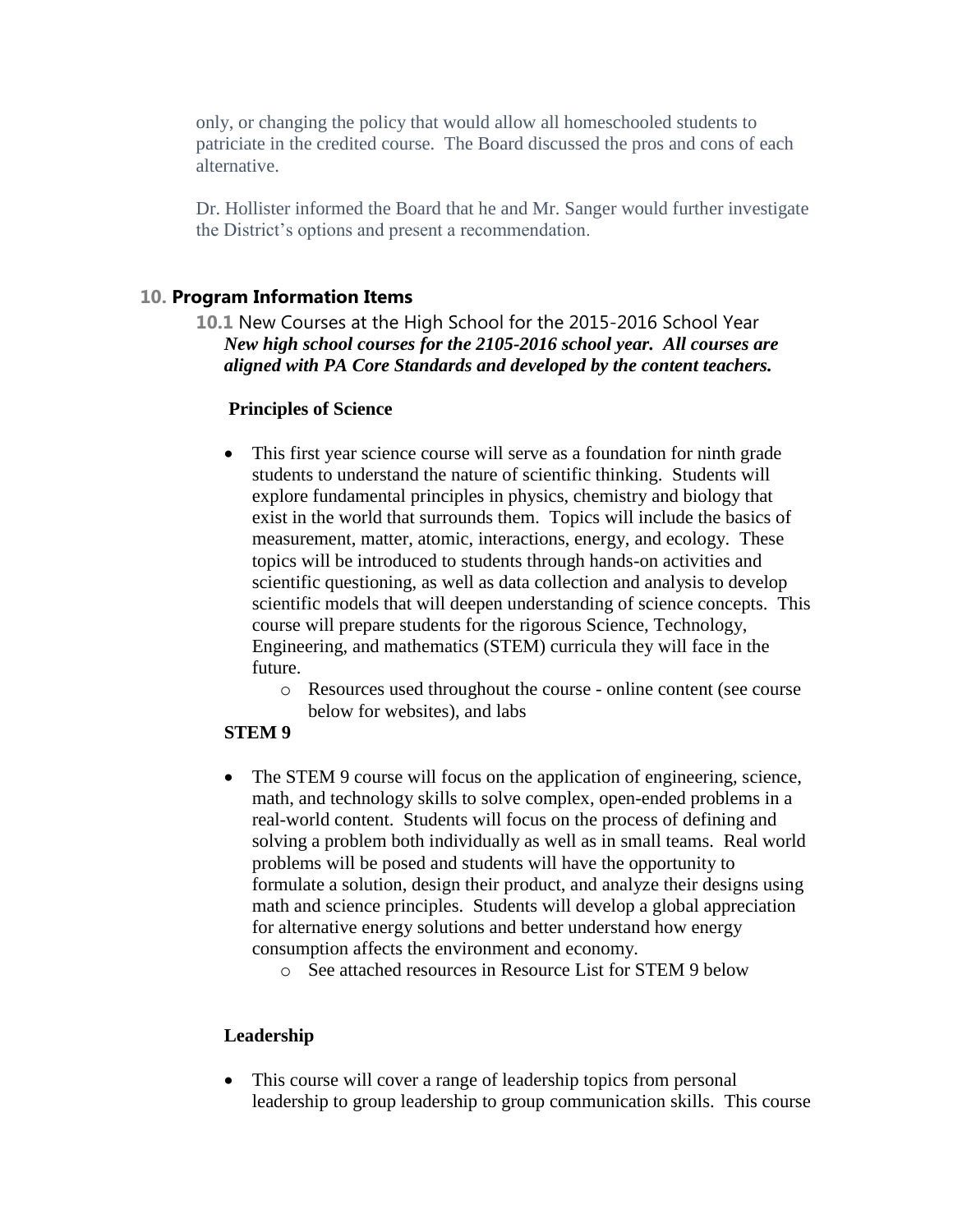is designed to help students develop their personal leadership skills and learn how to apply those skills when working in a group setting. Students will also learn how to communicate effectively in a group setting. Handson activities in the various Agriculture Department shops and labs will enhance classroom lessons. All students are required to join and encouraged to actively participate in the Grassland FFA Chapter. All students will also have a Supervised Agricultural Experience (SAE) project that they will work on throughout the semester.

- o Texts
	- *7 Habits of Highly Effective Teenagers,* by Steven Covey
	- *Fish!* by Stephen Lundin, Harry Paul, and John Christensen
	- *Strengths Based Leadership: Great Leaders, Teams and Why People Follow*? by Tom Rath and Barry Conchie

#### **Animal Science**

- This course will cover a range of animal science topics. These topics will include small animals, animal nutrition, poultry science, animals in society, animal breeding and environmental impacts of animals. Information in this course will be helpful to those wishing to take the veterinary science course or those who are wishing to enter into a career that involves animals. Hands-on activities in the various Agriculture Department shops and labs will enhance classroom lessons. All students are required to join and encourages to actively participate in the Grassland FFA Chapter. All students will also have a Supervised Agricultural Experience (SAE) project that they will work on throughout the semester.
	- o Texts
		- *Animal Science: Biology and Technology,* by Robert Mikesell and MeeCee Baker
		- *The Science of Animal Agriculture,* by Ray Herren
		- *Modern Livestock and Poultry Production,* by James Gillespie

#### **AP Environmental Science**

- The goal of the AP Environmental Science course is to provide students with the scientific principles, concepts, and methodologies required to understand the interrelationships of the natural world, to identify and analyze environmental problems both natural and human-made, to evaluate the relative risks associated with these problems, and to examine alternative solutions for resolving or preventing them. Environmental science is interdisciplinary; it embraces a wide variety of topics from different areas of study. Yet there are several major unifying constructs, or themes, that cut across the many topics included in the study of environmental science.
	- o Texts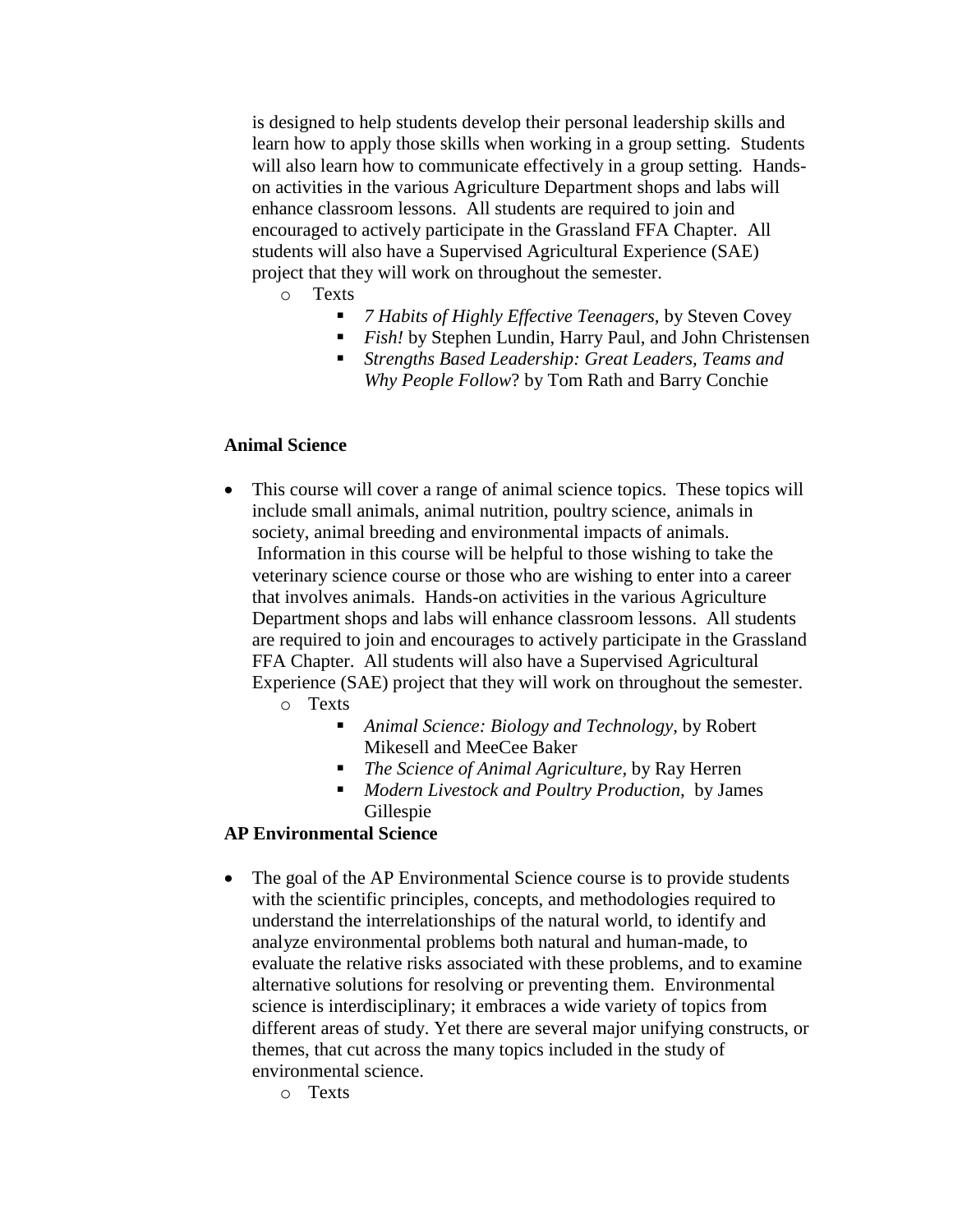- *Environmental Science for AP,* by Friedland and Relyea
- *A Sand County Almanac*, by Aldo Leopold
- *Our Ecological Footprint,* by Wackernagel and Rees
- o Resources
	- Science Lab Notebook, from Lab Aids
- **10.2** New Texts for Approved High School Courses

*Two new texts are being requested for two existing Agricultural courses, Ag Science 2 and Horticulture for the 2105-2016 school year. A sample unit for each course is attached to this section below to show where the text weaves into the curriculum.*

#### **Ag Science 2 Course**

Text

o *The Man Who Fed the World,* by Leon Hesser **Horticulture Course**

- Text
	- o *Flower Confidential,* by Amy Stewart

Dr. Larkin introduced Mr. Winters who presented several additional courses as well as new text for high school up for approval at the August Board meeting. Mr. Winters summarized each course for the Board describing what each course would cover. Mr. Winters noted with the addition of new teachers, several new courses were being added to the schedule including a STEM 9 course, an AP environmental science course, a principal of science course as well as several courses being offered out of the Agriculture Department. These courses will encourage the enlistment into the FFA organization. Mr. Winters also presented two new text requested by the Agriculture Department for existing courses

#### **10.3** New Induction Program

As part of the Comprehensive Plan developed last school year and approved by PDE, a revised Induction Program was developed during the 2014-2015 school year by a team of administrators and teachers.

Dr. Larkin introduced Mr. Frederick who presented the Board with an outline of the New Teacher Induction program that the District was implementing. The program will focus on three main topics based on feedback from previous years: classroom management, lesson planning, and technology use. Mr. Frederick also noted the change from a one-year plan to a three-year plan which will spread out the information as well as allow for the tailoring of the program in years 2 & 3 for each teacher. The program also will include the training for mentor on how to mentor new teachers.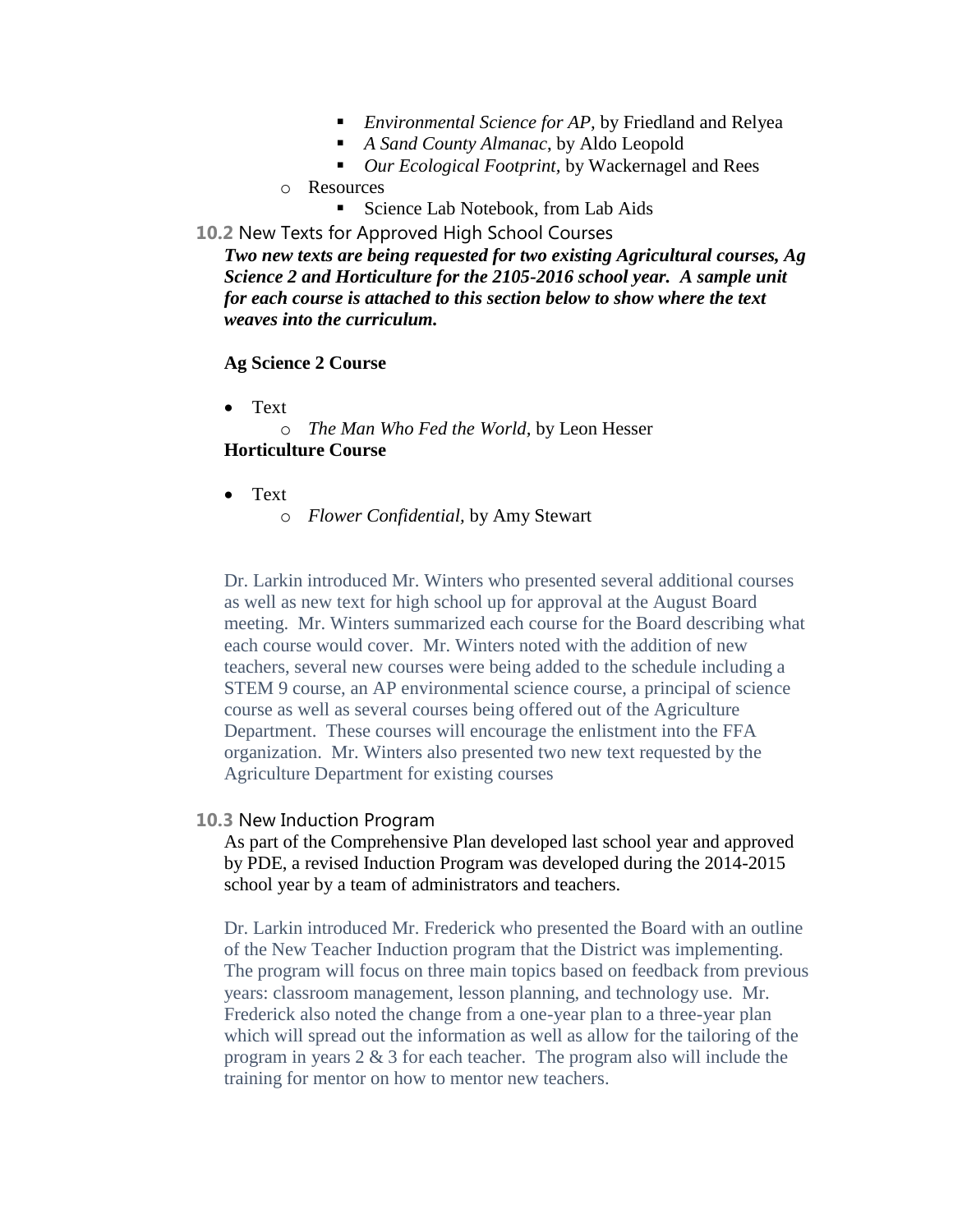#### **10.4** PSSA Impact Chart

The Secretary of Education, Pedro Rivera, sent an email to Districts last week concerning the PSSA scores for 2015. Below are important sections of that email.

\*\*\*\*\*\*\*\*\*\*\*\*\*\*\*\*\*\*\*\*\*\*\*\*\*\*\*\*\*\*\*\*\*\*\*\*\*\*\*\*\*\*\*\*\*\*\*\*\*\*\*\*\*\*\*\*\*\*

The State Board of Education approved new PSSA cut scores for our students who took the 2015 PSSA last Spring. Official student and district PSSA data is expected this week and it is important to remember a few things:

- 1. The PA Core Standards that were adopted in 2013 were expected to be much more rigorous.
- 2. The PSSAs in English Language Arts and Mathematics administered this past spring were comprised solely of the new, more challenging standards.
- 3. The new, more rigorous standards have resulted in lower standardized test scores, particularly in Mathematics.

It is important to note that these anticipated results represent a snapshot in time of student progress on a more rigorous assessment. The PA Core Standards that were adopted in 2013 set the bar high, purposefully, in order to better prepare our students to be college and career ready when they graduate, and be successful in the 21st century work force. Our students haven't change, but the assessment has.

\*\*\*\*\*\*\*\*\*\*\*\*\*\*\*\*\*\*\*\*\*\*\*\*\*\*\*\*\*\*\*\*\*\*\*\*\*\*\*\*\*\*\*\*\*\*\*\*\*\*\*\*\*\*\*\*\*\*

The attached chart shows the impact on scores expected on the assessment. PSSA scores are expected to be available to districts the end of this week.

Dr. Larkin presented the Board with the PSSA Impact Chart that was issued from the PDE regarding the upcoming release of PSSA scores for 2015. She indicated that the scores would be released on Thursday, July 23 based on the new assessment. Dr. Larkin summarized an email distributed from the Secretary of Education informing the districts to be mindful of the more challenging and rigorous standards set by the test adopted in 2013 which lowered standardized test scores.

Mr. Frederick noted that these scores were the state level average based on statewide scores which varies by grade level. He also noted that we currently do not know what the District scores are.

Dr. Hollister commented that as a District, we needed to start to question the test and the high stakes being placed on select subjects, while ignoring a lot of other curricular areas.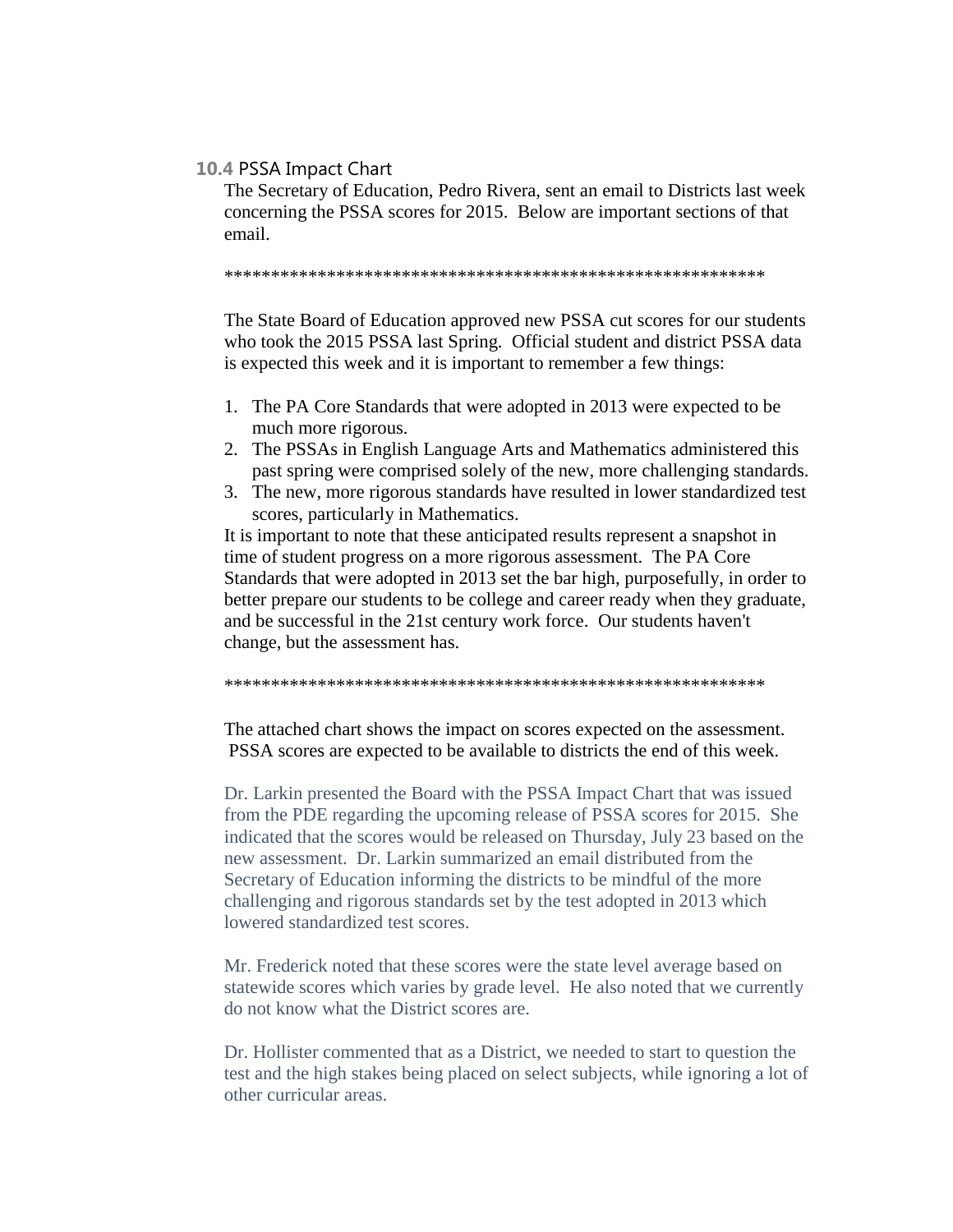#### **11. Reports**

**11.1** Lancaster County Tax Collection Bureau No Meeting this month.

#### Next meeting is September 16, 2015

Mr. Ramsey informed the Board that were was no meeting for the Lancaster County Tax Collection Bureau this month. The next meeting would be held on September 16<sup>th</sup>.

#### **11.2** Lancaster-Lebanon IU 13

Mr. Irvin reported that the Lancaster-Lebanon IU13 Board meeting was held on June 17<sup>th</sup>. He reported several highlights from the board meeting report: The board approved \$10,725,641.37 in disbursements and service contracts for Business Services, Early Childhood and Special Education Services, Instructional Services, Technology Services and Human Resource Services. There were sixteen (16) resignations, one (1) retirement, four (4) terminations, twenty-four (24) new hires, twenty-four (24) changes in position or salaries, and two (2) leaves of absences. He also reported that the Board Officers were elected for the 2015-2016 school year.

#### **11.3** Lancaster CTC

Mrs. Readman reported the Lancaster CTC Joint Committee met on June 25<sup>th</sup>. She reported on a presentation from the Foundation regarding the contribution of \$25,000 donation from UGI to help support the CTC with student needs such as books, uniforms, etc.

Mrs. Readman reported that UGI presented a check to the HVAC program. UGI has hired about 100 employees from the program over the last year.

She also announced the success of several fundraisers: The Taste of Success raised \$40,000 and Fly on the run raised \$62,000 for the Foundation.

#### **11.4** Legislative

Mr. Wentzel reported that there was still no budget as Governor Wolf just vetoed the proposed budget of the Republican Party. He noted that the state would probably not see an approved budget until the fall or winter.

#### **12. Superintendent's Report**

Dr. Hollister noted that things were very busy at the District as well as for many districts across the county preparing for the upcoming new year.

#### **13. Announcements**

Dr. Hollister announced that there would be an Executive Session after the meeting to discuss a personnel matter.